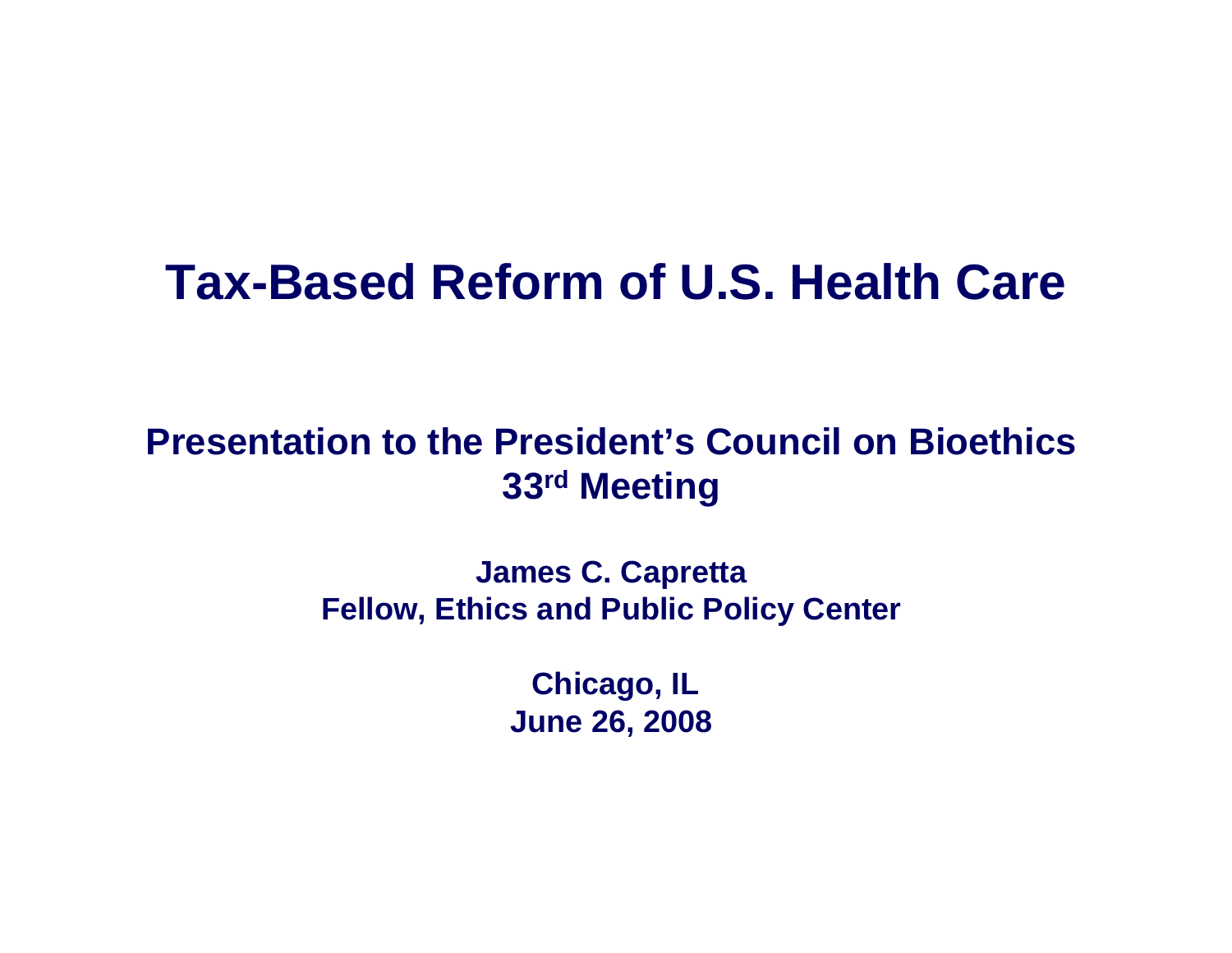## **Background**

- • **During World War II, the federal government allowed firms to offer health coverage as a fringe benefit -- cash wages were subject to wartime controls.**
- • **The IRS followed with a ruling that health insurance premiums paid by employers would not count as employee compensation for tax purposes.**
- • **Thus, current federal tax law excludes all** *employer-paid* **premiums from income and payroll taxes owed by workers, but premiums paid directly by individual purchasers of private health insurance are generally not deductible.**
- • **The favorable tax treatment conferred nearly exclusively on employer-based group plans is the main reason employer coverage is the dominant form of private insurance in the U.S. -- and it is the reason other, non-employer pools are nearly non-existent.**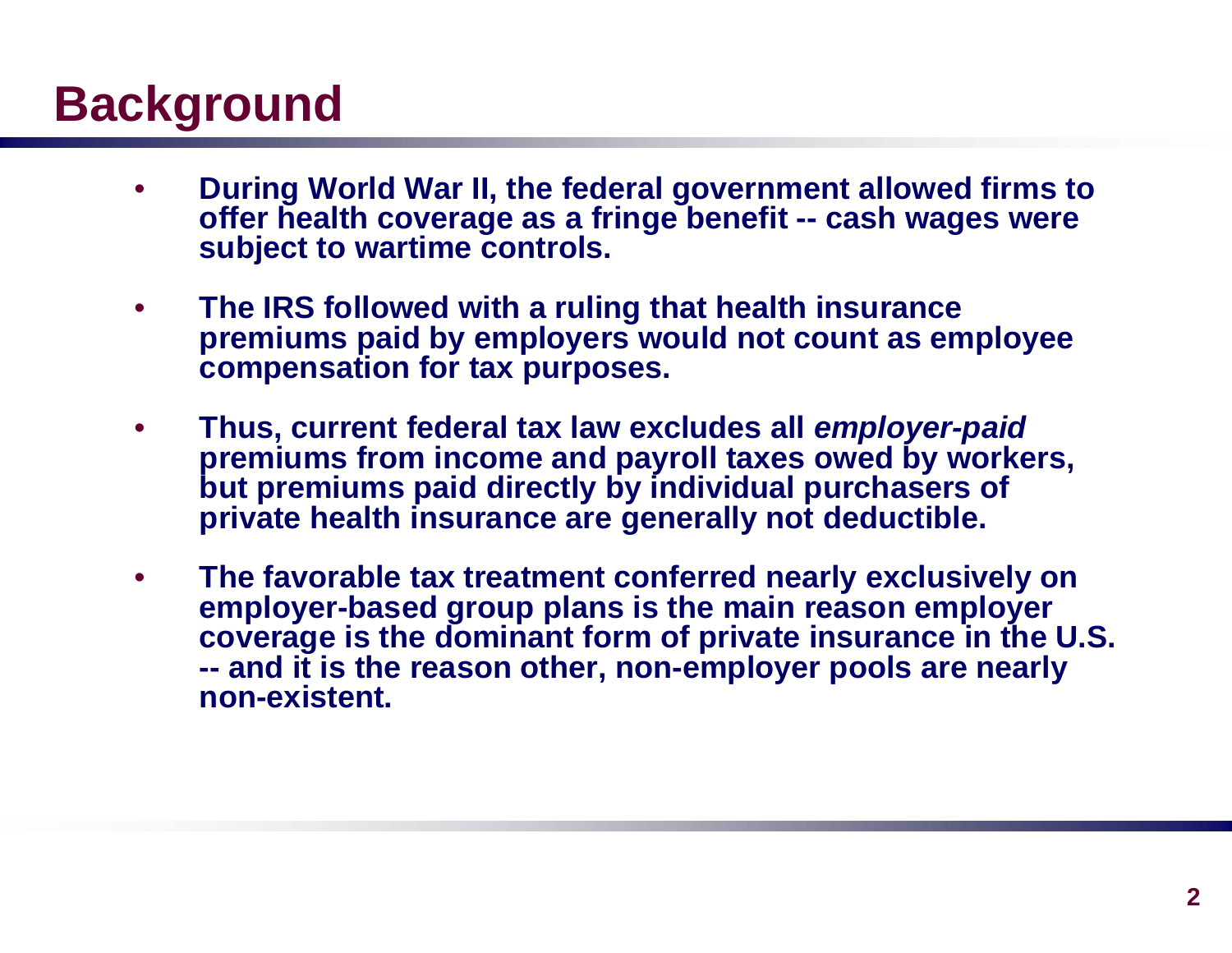### **The Value of the Tax Expenditure, 2006**

#### **Total = \$208.6 (billions)**



**Source: "Tax Subsidies for Employment-Related Health Insurance: Estimates for 2006," Thomas M. Selden and Bradley M. Gray, Health Affairs, November/December 2006, p. 1571.**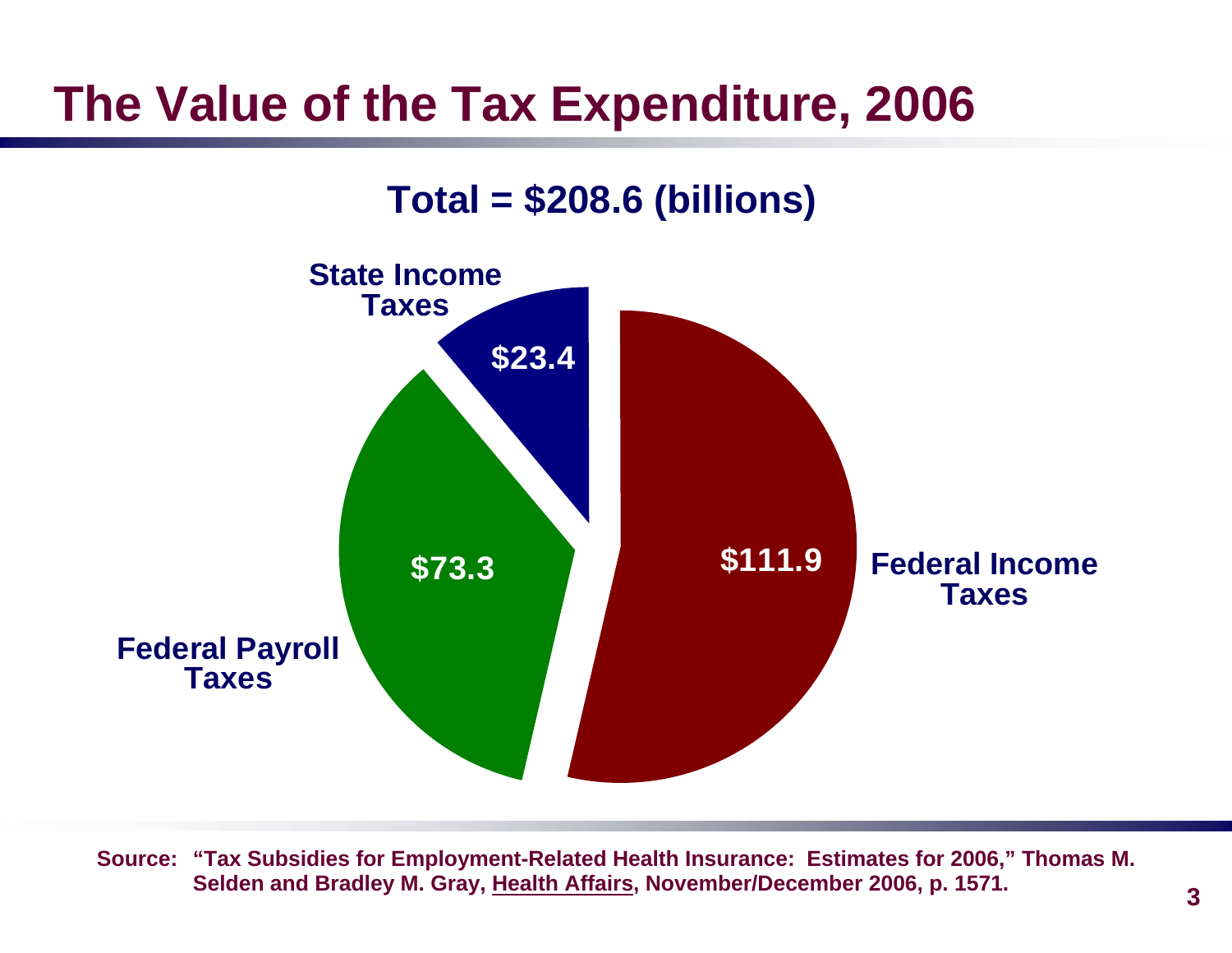### **Employment-Based Coverage**

- • **Advantages:**
	- **Group insurance sales have lower administrative costs.**
	- $-$  Convenient risk pools.
- • **Disadvantages:**
	- **Lack of portability. Employers, not individuals own the insurance, leaving gaps in coverage for in-between jobs.**
	- *Dominance of employer-based coverage makes it difficult to establish stable risk pools outside of employment.*
	- **Economic inefficiency associated with job lock.**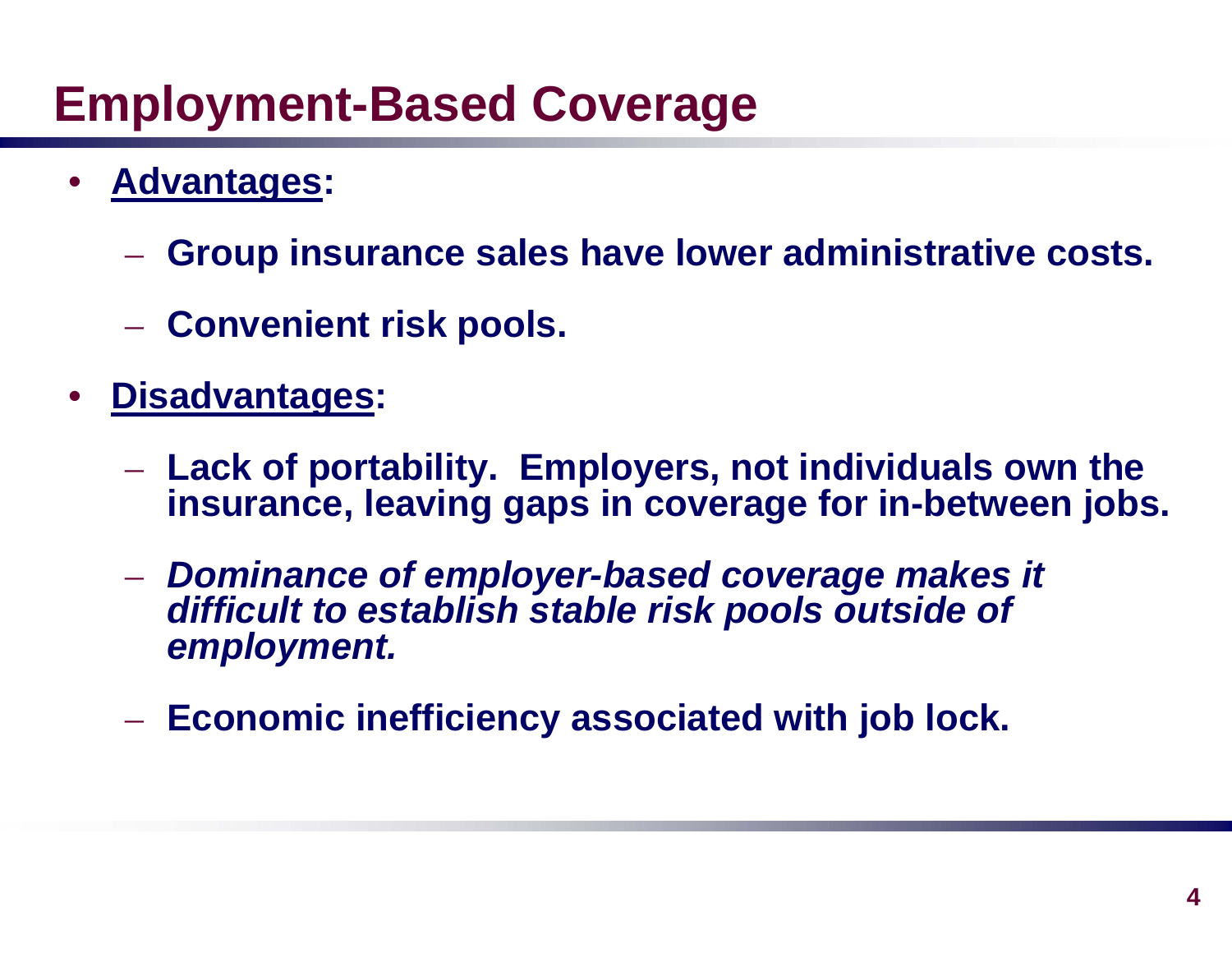## **The Income Distribution of the Tax Subsidy**

**Average Federal Tax Subsidy Per Household, by Household Income, 2004**



**Source: "The Cost of Tax Exempt Health Benefits in 2004," John Sheils and Randall Haught, Health Affairs, February 25, 2004 (web exclusive).**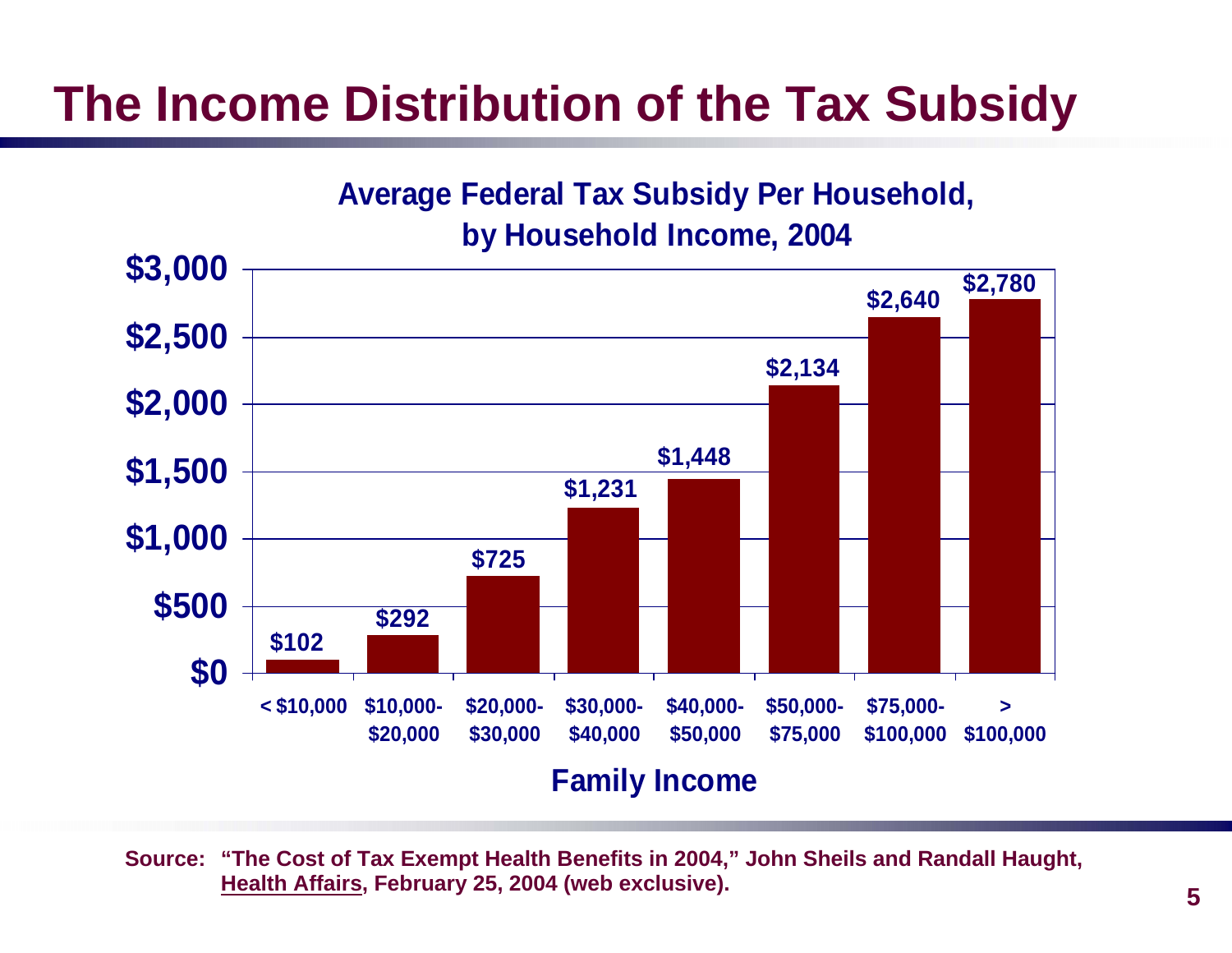#### **Firm Size, Public Insurance, and the Uninsured**

**Probability of Public Insurance or Being Uninsured Is Inversely Related to Firm Size**



**Source: Notes, Employee Benefit Research Institute, Vol. 26, No. 10, October 2005, Figure 3.**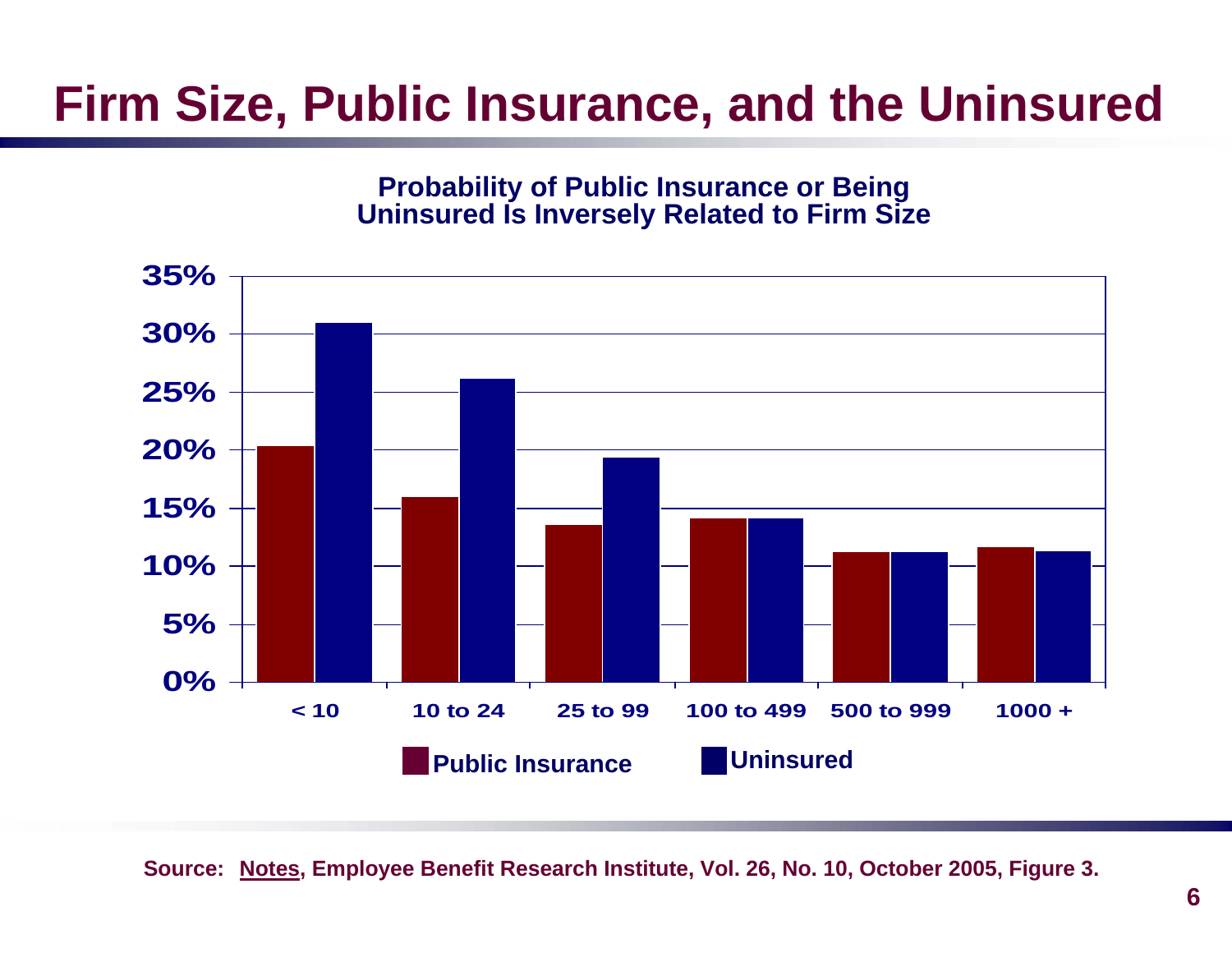#### **Cost Pressure**



**Sources: Income, Poverty, and Health Insurance Coverage in the United States: 2006, Census Bureau, Table A-1, and CMS National Health Expenditure Data (www.cms.gov).**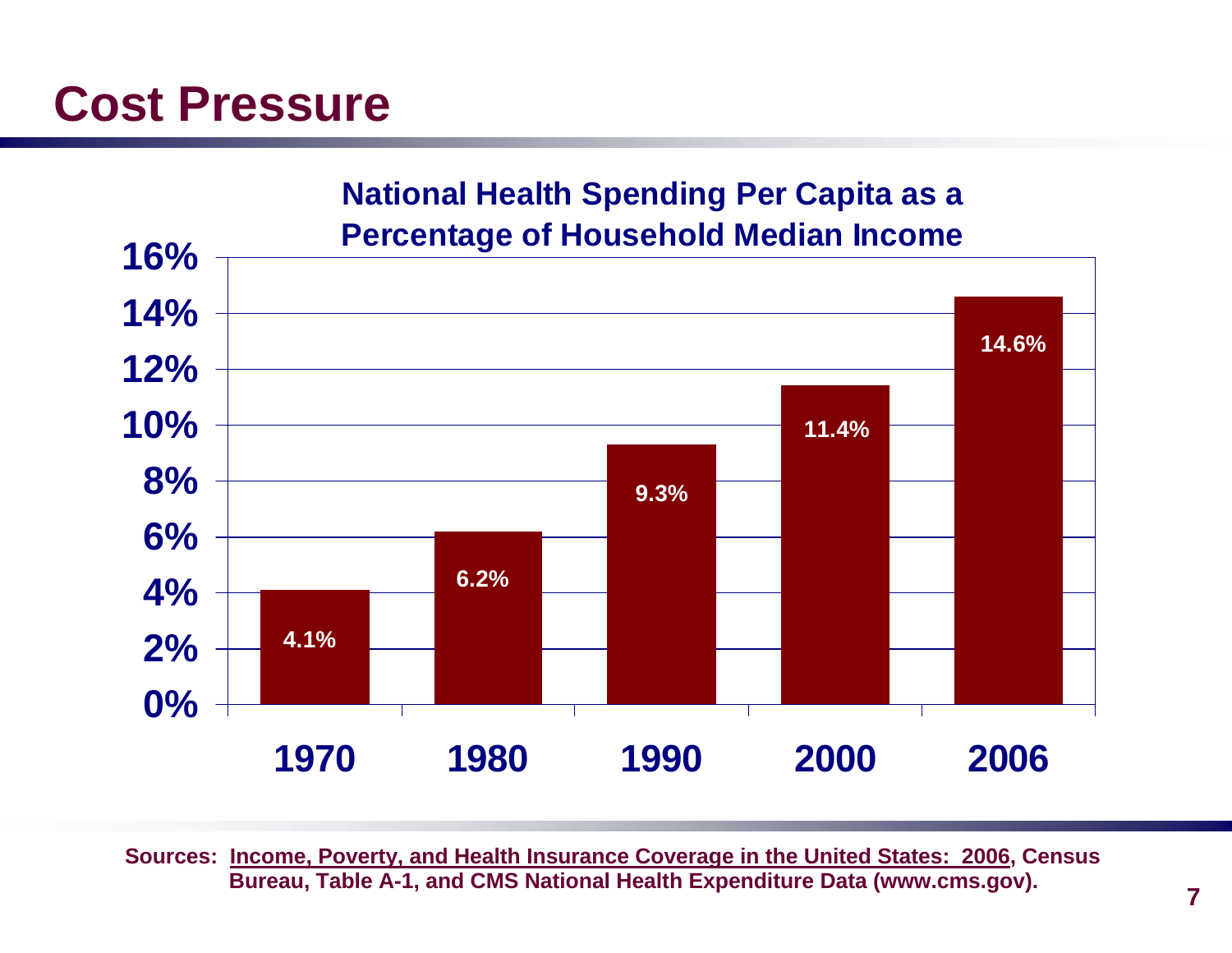## **Improving Efficiency in Health Care Delivery**

- • **There is widespread agreement that U.S. health care delivery is highly inefficient, although with wide regional variation.**
	- **Wennberg et. al. estimate that about 30% of Medicare spending could be eliminated if the highest cost regions practiced medicine like the lowest cost regions.**
- $\bullet$  **Current open-ended tax subsidy for employer-sponsored insurance contributes to rapidly rising costs:**
	- **It encourages substitution of insurance for cash wages.**
	- **And expansive insurance (low deductibles and cost-sharing) insulates purchasers too much from the cost of care, fueling increases in volume and intensity of care each year.**
- • **Reform of current federal tax treatment of employer-paid insurance is central to plans which emphasize market incentives for greater efficiency.**
	- **Reforms generally would give individual workers more control over a limited (not open-ended) tax subsidy.**
	- **Workers would thus have a stronger financial incentive to enroll in lower cost insurance to avoid paying premiums with after-tax dollars.**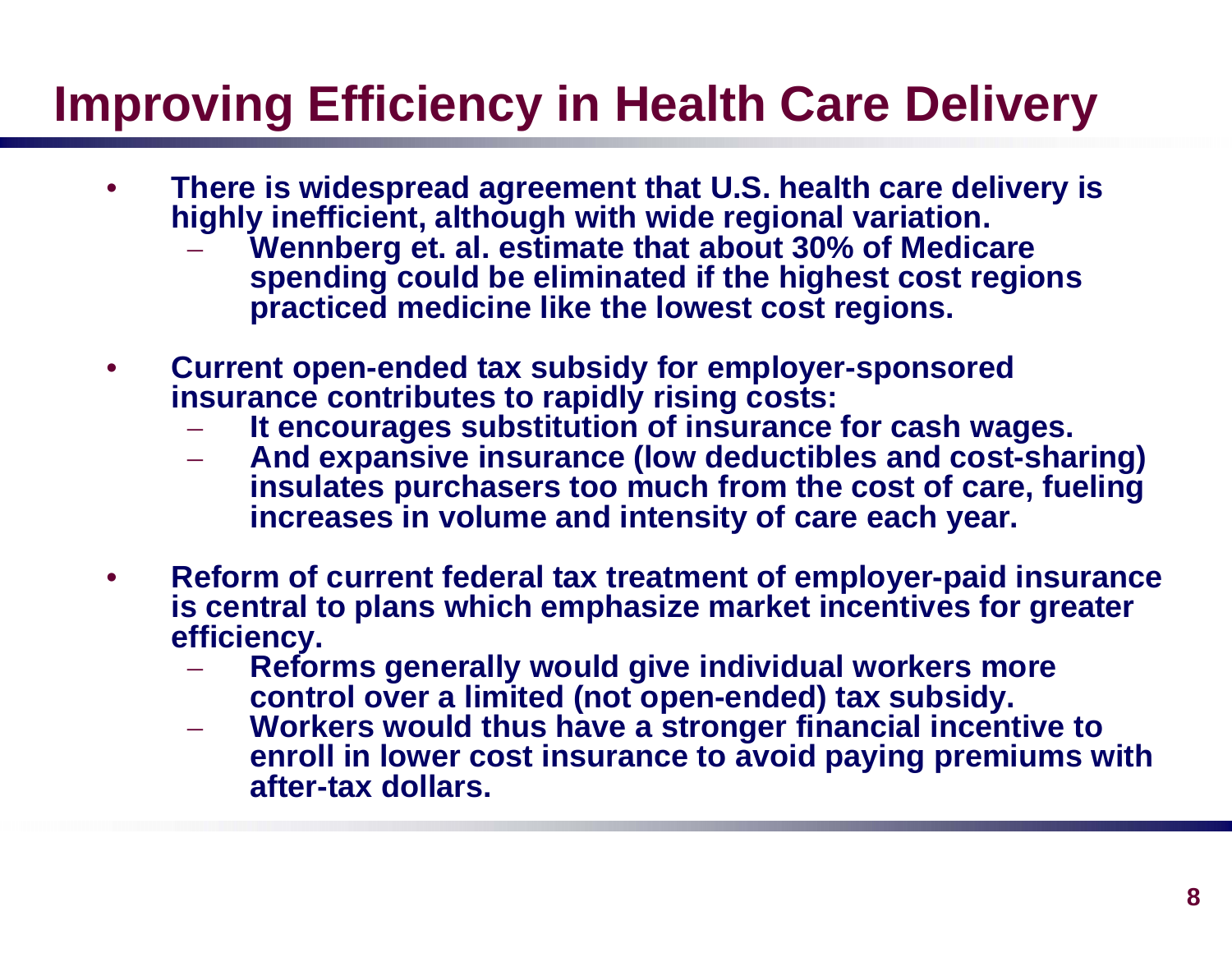- • **Moving fully toward individual ownership of insurance would improve portability but could de-stabilize existing insurance pools.**
- • **Moreover, there is no compelling reason right now to force Americans enrolled in stable large employer plans to switch into a new system.**
- • **Tax-based reform should therefore leave in place large employer coverage for the foreseeable future and focus changes on coverage for workers in small firms and those not attached to an employer at all.**